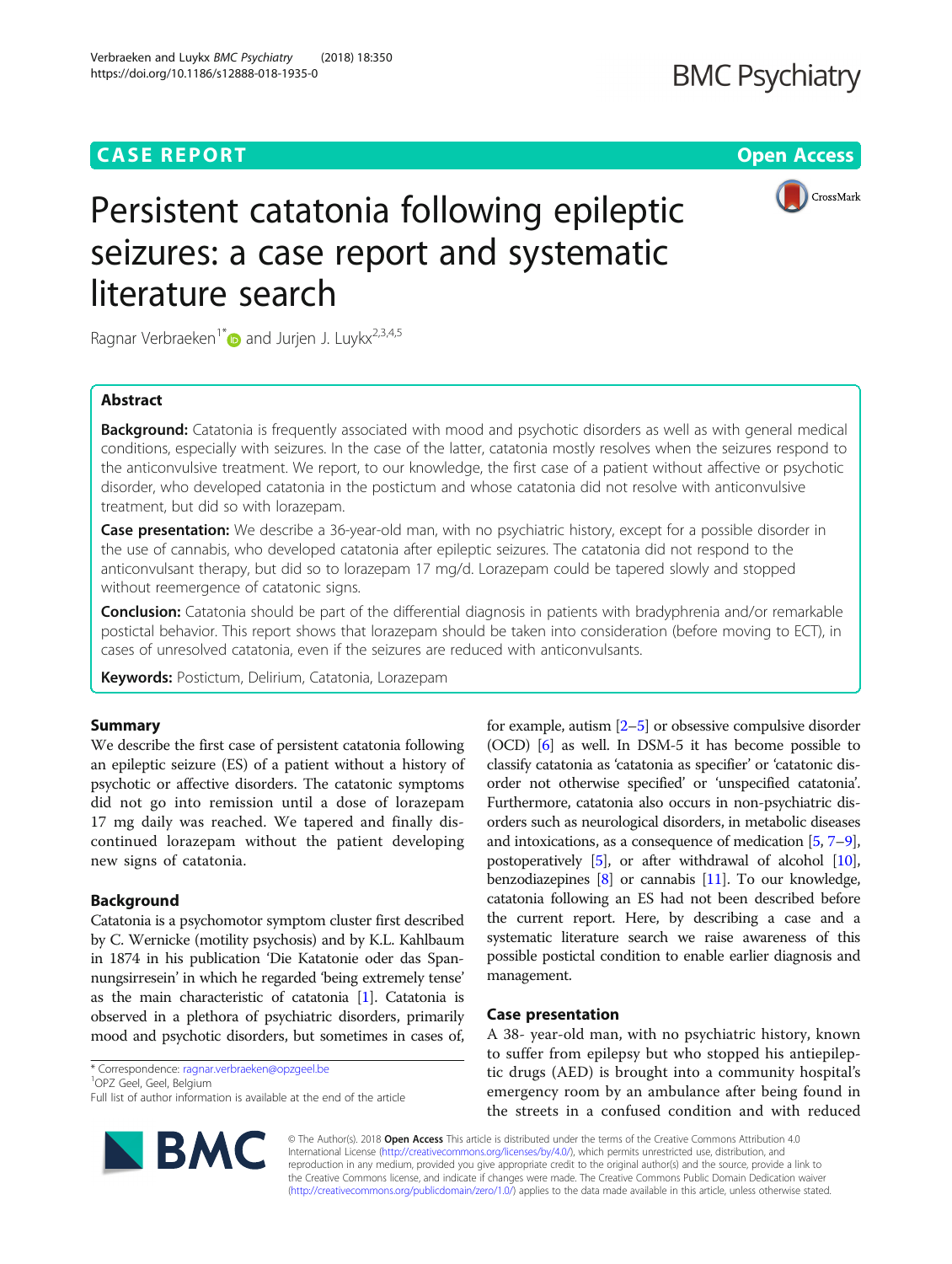awareness. The history taking in the emergency room is hampered by bradyphrenia and amnesia. The patient merely relates a vague account of a pub fight. At that instant he does not know where he lives nor is he able to provide any contact information about relatives or friends. General physical examination, neurological examination, urine toxicology, brain CAT and cerebrospinal fluid findings (proteins and cells, mainly to exclude meningitis/encephalitis) are unremarkable. Blood analysis shows slight signs of leukocytosis. The EEG shows general slowing without traces of epilepsy. The patient is admitted to the neurology department for diagnostic work-up.

The next day the patient is somewhat less slow and more aware, although still unaware of the events on the day prior to admission. He believes to have fallen as a consequence of an ES. He indicates he has not been taking his AED for some time. Valproic acid was therefore restarted at a dose of 1500mgs daily. He denies having used any drugs or alcohol, as confirmed by urine toxicology. A new blood analysis is carried out, showing a decrease in leukocytosis, an increase of CK to 521 U/L and a slight increase in CRP to 16.2 mg/L. Brain MRI is unremarkable.

Two days after his admission an ES is observed by nursing staff and is interpreted as tonic-clonic, generalized. No clear underlying cause is identified. Valproic acid blood levels are 54 mg/L (at the time of admission this was < 10 mg/L), leading us to increase the dose to 2x1000mg/d. The EEG is unchanged.

The patient then shows peculiar behaviour: he stares and speaks little, leading the neurologist to suspect a psychotic episode and therefore a psychiatrist is consulted. During the psychiatric history the patient informs him that he does not have any complaints other than noticing being somewhat slow. He himself attributes this to the restarted AED. During psychiatric examination we notice bradyphrenia. The patient does blink his eyes and moves slowly, though fluently. There is no posturing or grimacing. He is friendly and cooperative. His conscienceness is clear and his attention span is undisturbed. He is well-oriented. Perception, memory and mood appear intact. The affect is flattened. He denies having suicidal thoughts.

Given this symptomatology the differential diagnosis at that stage included side effects of the valproic acid and, although there were insufficient DSM-5 criteria for catatonia at the time, catatonia. The attending psychiatrist decided to re-evaluate the patient a few days later.

Upon that re-evaluation, the patient rubs his hands in a stereotypical manner and there is evidence of grimacing and posturing (the patient sits bent over for minutes, with hands, head and shoulders in the same position) and of ambitendency. There is no Gegenhalten, no negativism, no Mitmachen. The Bush Francis catatonia rating scale (BFCRS) scores: 0 1 0 1 2 1 0 2 0 0 0 0 0 0 2 0 0 0 3 0 0 0  $0 = 12$  (Table 1). Again, the EEG remains without abnormalities and unchanged. Given the stereotypies, the bradyphrenia, hypoactivity, inappropriate behaviour, ambitendency and posturing combined with a BFCRS score of 12, we concluded the patient was suffering from postictal catatonia becoming more severe within 8 days following a seizure. To confirm this hypothesis, we treated him with lorazepam 3dd1mg and 1dd2.5 mg, without improvement, but the lorazepam didn't bring about any sedation. He was then transferred to the psychiatry department for further diagnostic work-up and treatment. During the first days of his stay at the ward symptoms and signs were unchanged. A fourth EEG showed no change either. Lorazepam was increased by 3 mg every 2 days until at a total dose of 17 mg/d the patient clearly improved: he became more talkative, started moving

Table 1 Overview of the catatonic features during the course of illness. Day numbers refer to the number of days after the epileptic seizure

|                          | Day 8<br>$(0 \text{ mg})$<br>Lorazepam) | Day 12<br>$(11.5 \text{ mg})$<br>Lorazepam) | Day 16<br>$(17 \text{ mg})$<br>Lorazepam) | Day33<br>$(0 \text{ mg})$<br>Lorazepam |
|--------------------------|-----------------------------------------|---------------------------------------------|-------------------------------------------|----------------------------------------|
| Excitement               | 0                                       | 0                                           | 0                                         | 0                                      |
| Immobility/stupor        | 1                                       | 1                                           | 0                                         | 0                                      |
| Mutism                   | $\Omega$                                | $\Omega$                                    | 0                                         | $\Omega$                               |
| Staring                  | 1                                       | 1                                           | 0                                         | 0                                      |
| Posturing/catalepsy      | $\overline{2}$                          | 1                                           | 0                                         | 0                                      |
| Grimacing                | 1                                       | 1                                           | 0                                         | 0                                      |
| Echopraxie/<br>echolalia | 0                                       | 0                                           | 0                                         | 0                                      |
| Strereotypy              | $\overline{2}$                          | 1                                           | 0                                         | 0                                      |
| Mannerisms               | $\Omega$                                | $\Omega$                                    | 0                                         | 0                                      |
| Verbigeration            | 0                                       | 0                                           | 0                                         | 0                                      |
| Rigidity                 | $\Omega$                                | 0                                           | 0                                         | 0                                      |
| Negativism               | 0                                       | 0                                           | 0                                         | 0                                      |
| Waxy flexibility         | $\Omega$                                | $\Omega$                                    | 0                                         | $\Omega$                               |
| Withdrawal               | 0                                       | 0                                           | 0                                         | 0                                      |
| Impulsivity              | $\overline{2}$                          | 1                                           | 0                                         | 0                                      |
| Autonomic<br>obedience   | 0                                       | 0                                           | 0                                         | 0                                      |
| Mitgehen                 | 0                                       | 0                                           | 0                                         | 0                                      |
| Gegenhalten              | 0                                       | 0                                           | 0                                         | 0                                      |
| Ambitendency             | 3                                       | $\Omega$                                    | 0                                         | 0                                      |
| Grasp reflex             | 0                                       | 0                                           | 0                                         | 0                                      |
| Perseveration            | 0                                       | 0                                           | 0                                         | 0                                      |
| Combativeness            | 0                                       | 0                                           | 0                                         | 0                                      |
| Autonomic<br>abnormality | 0                                       | 0                                           | 0                                         | 0                                      |
| Total                    | 12                                      | 6                                           | 0                                         | 0                                      |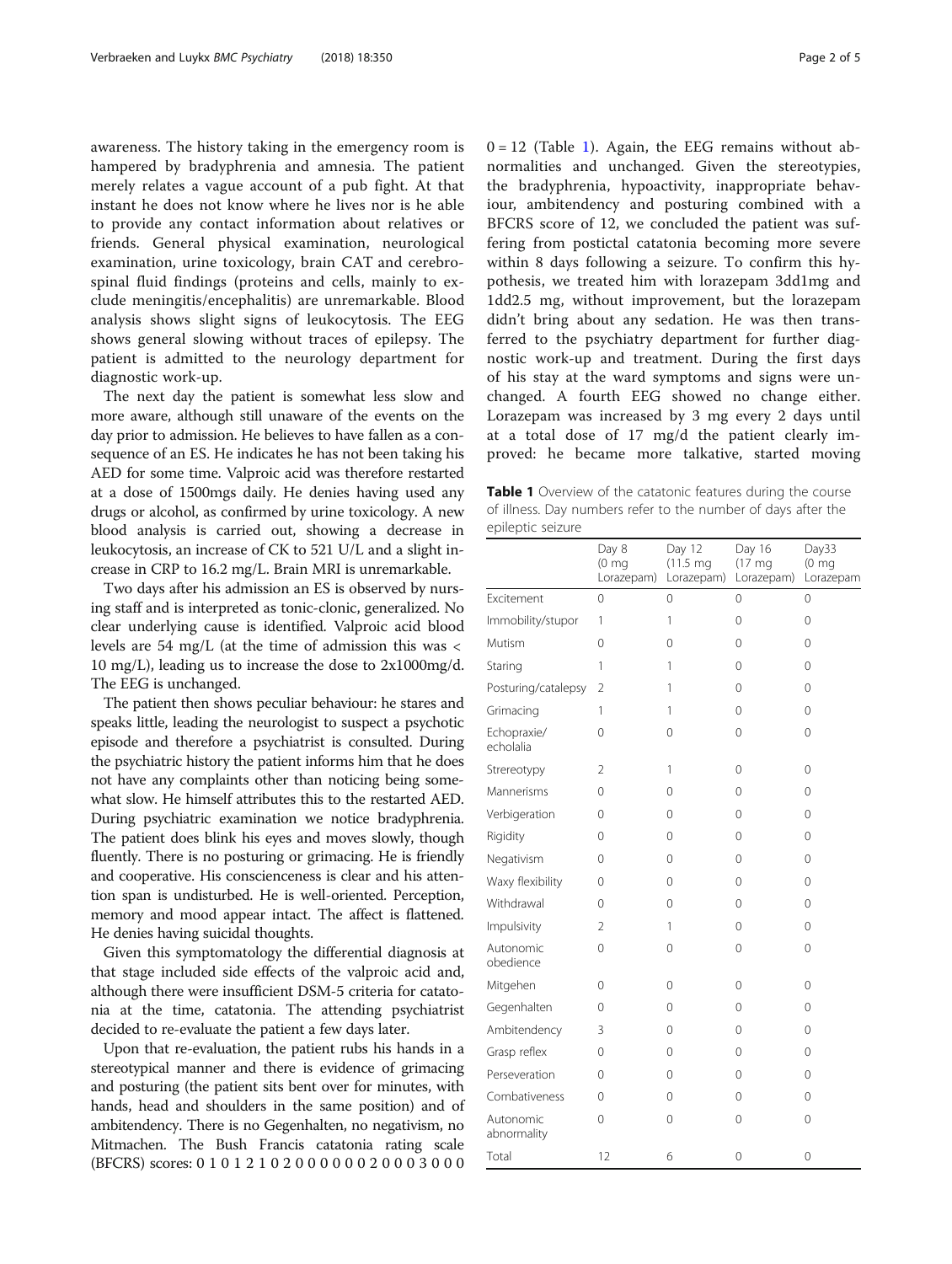more fluently and has not shown signs of grimacing or posturing since. His mood has remained cheerful. Then, lorazepam was gradually tapered by 1 mg/d until it could be stopped completely, with the patient remaining stable and free of symptoms. On his day of discharge at 0 mg of lorazepam an EEG showed a normal base rhythm with only a couple of short episodes of general slowing.

# **Discussion**

Over forty different catatonic symptoms have been described to date  $[2, 7, 12]$  $[2, 7, 12]$  $[2, 7, 12]$  $[2, 7, 12]$  $[2, 7, 12]$  $[2, 7, 12]$  $[2, 7, 12]$ . These may be subdivided into the following four categories: motor phenomena (stupor, catalepsy, rigidity, flexibilitas cerea), withdrawal (mutism, staring gaze, negativism, refusal to eat and drink), excitement (hyperactivity, combativeness, autonomous instability, undirected potentially dangerous aggression) and odd repetitive behaviour (grimacing echolalia, echopraxia, stereotypies, manierisms, perseveration, command-automatism, Mitmachen and Gegenhalten, and ambitendency) [[7,](#page-4-0) [9](#page-4-0), [13\]](#page-4-0).

Catatonia can be divided into four types [[5](#page-4-0), [7](#page-4-0), [13,](#page-4-0) [14](#page-4-0)]. There is the hyperkinetic type of catatonia, characterized by agitation, combativeness [\[15\]](#page-4-0), verbigeration, stereotypies, echolalia and echopraxia. The stuporous type is characterized by stupor, mutism, posturing and negativism. A third type is lethal or malignant catatonia: an often acutely emerged state involving alterations in consciousness, fever, severe rigidity and autonomous instability. The fourth type is periodic catatonia, characterized by the cyclic return of symptoms of catatonia. These episodes last an average of four to 10 days and can return within weeks or years [[9](#page-4-0)].

The differential diagnosis may be challenging given the current lack of biomarkers and symptom aspecificity. The following conditions need to be considered in the differential diagnosis: malignant antipsychotic syndrome, extrapyramidal side effects of psychopharmacological medication, hyperammonemic encephalopathy [\[16](#page-4-0)], acute dystonia, tardive dyskinesia, akathisia, manic episodes, delirium, compulsory movement disorders, conversion disorder, certain compulsions in OCD, serotonin syndrome, locked-in syndrome, vegetative state and stiff person syndrome, kinetic disorders with hypocalcemia, tetanus, strychnine toxicity, rabies and complex partial epilepsy, nonconvulsive status epilepticus [[2](#page-4-0), [4,](#page-4-0) [9](#page-4-0), [17](#page-4-0)–[19\]](#page-4-0).

In our differential diagnosis we also considered the following: complex partial epileptic seizures [\[9,](#page-4-0) [18,](#page-4-0) [19](#page-4-0)], postictal akinesia [[20\]](#page-4-0), postictal delirium [[19\]](#page-4-0), hypoactive delirium [[9\]](#page-4-0), nonconvulsive status epilepticus [[4,](#page-4-0) [9](#page-4-0)], postictal psychosis [[21,](#page-4-0) [22](#page-4-0)] and non-psychiatric stupor (characterized by immobility, mutism, absence of response to stimuli; this kind of stupor has other causes than catatonia, such as head trauma, anoxia, epilepsy and encephalopathy of unknown origin) [[18\]](#page-4-0).

First we would like to address whether it was an ES and not a psychogenic epileptic seizure (PNES) the patient had suffered from. We could not obtain a video EEG, so there is no certainty since video-EEG is the gold standard for such differentiation. We detected however, after the first and second seizures, the last of which was observed by medical staff, a substantial increase in CK which, according to experts, could be a diagnostic instrument for differentiating between ES and PNES [[23](#page-4-0), [24\]](#page-4-0). So there is reason to assume it were ES and not PNES.

Another important distinction that must be made in this case is between postictal delirium (occurring in 35% of seizure cases and reported to last sometimes up to 10 days) [[25](#page-4-0)–[27\]](#page-4-0) and postictal catatonia as it may substantially in-fluence treatment decision-making [[28](#page-4-0)–[30\]](#page-4-0). Whereas benzodiazepines are used first in cases of catatonia, in delirium such compounds may aggravate symptoms [\[28](#page-4-0)– [30](#page-4-0)]. The distinction between the two may be cumbersome given clinical overlap. According to the DSM-5 it is impossible for the two to co-occur since catatonia cannot be diagnosed in the presence of delirium; others question this notion [[30\]](#page-4-0). In addition, Grover [\[28\]](#page-4-0) found that 12 to 30% of patients with delirium showed symptoms matching the criteria for catatonia.

Another distinction that has to be made is between postictal catatonia and postictal psychosis [\[21](#page-4-0), [22,](#page-4-0) [31](#page-4-0)]. Although psychosis as such can be accompanied by catatonic features, this was not the case here as, firstly, except for the psychomotor symptoms, there were no other symptoms of psychosis. Secondly, postictal psychosis is rarely seen with idiopathic generalized epilepsy [[21\]](#page-4-0). And thirdly, postictal psychosis is mostly characterized by delusions of the grandiose or religious type, aggression, pres-sured speech and excessive emotional response [[31](#page-4-0)].

In our case a diagnosis of catatonia was considered most plausible based on symptomatology (e.g. lack of day-night differences in symptomatology), absence of adverse effects after the lorazepam 'challenge test' and repetitive EEGs showing no signs of epileptic activity. Moreover, our observation that the patient remained well-oriented and attentive argued against delirium and that in combination with the absence of delusions or hallucinations none of the above mentioned characteristics of postictal psychosis were present, against postictal psychosis.

The treatment of catatonia initially consists of benzodiazepines [\[4](#page-4-0), [5,](#page-4-0) [7](#page-4-0), [9](#page-4-0), [13,](#page-4-0) [14,](#page-4-0) [18,](#page-4-0) [32](#page-4-0)–[35\]](#page-4-0) (effective in 70–80% of all cases) and only when this is ineffective ECT. When ECT is of little help, transcranial magnetic stimulation [[18](#page-4-0)] and NMDA antagonists such as amantadine and memantine [\[33,](#page-4-0) [36](#page-4-0)] may be considered. When these are still ineffective, anticonvulsants can be tried. In some cases, atypical antipsychotics are combined with benzodiazepines [[33,](#page-4-0) [36\]](#page-4-0). Our patient was treated with valproic acid for epilepsy.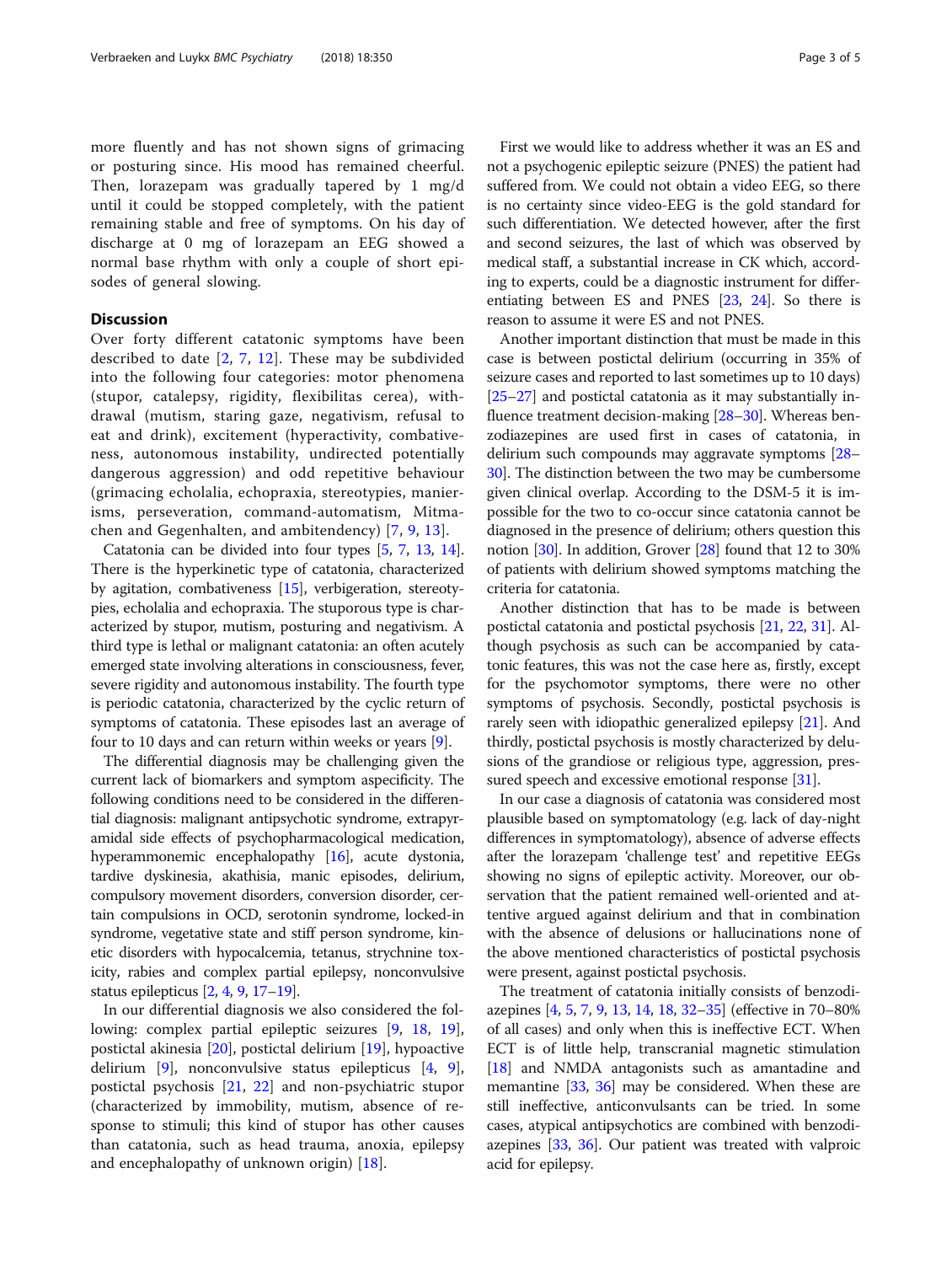In our case, it was necessary to increase the dose of Lorazepam to 17 mg/d. before we saw clear amelioration of the symptoms. Improvement could in theory also have been attributed to simply time or to the restarted AED since AEDs are also effective in catatonia. But we like to mention that when the AEDs were restarted, the catatonia did not go into remission, and only did so when we augmented the lorazepam to 17 mg/d. Moreover, the fact that the symptoms remained unchanged the first days of occurrence without lorazepam pleads against resolving as a natural course.

The question then arises if ECT would also be a treatment option for our patient. We believe this is since ECT can be given when a patient has a status epilepticus and for catatonia, as mentioned above. There are, to our knowledge, however, no reports of ECT treatment for postictal catatonia.

We searched articles written in Dutch or English in pubmed with the terms 'post-ictal catatonia', OR 'ictal catatonia' OR 'catatonia seizures', OR 'catatonia postictal state' OR 'catatonia and delirium' as well as cross-references retrieved by our search. We thus found a case series in which four patients developed catatonia during ECT treatment for affective or psychotic disorders [\[37,](#page-4-0) [38\]](#page-4-0). The cause of the catatonia could have been withdrawal of benzodiazepines, besides affective and psychotic disorders, which is supported by the fact that catatonic symptoms disappeared after reinstating benzodiazepines. Two other case reports describe the development of catatonia after ECT, both in patients with a history of bipolar disorder [\[39,](#page-4-0) [40](#page-4-0)], while our patient had no medical history of other psychiatric disorders, except for drug abuse. It is beyond dispute that there is a clear difference between ECT and ES. ECT occurs in a safe environment under controlled circumstances and under narcosis. Furthermore, ECT is often given for conditions that may themselves be accompanied by catatonia. Finally, we found another case report in which catatonia developed postictally, but this patient was known to suffer from schizophrenia [[41](#page-4-0)]. We also found an article by Herman published in 19[42](#page-4-0)  $[42]$ , reporting the case of a man stating himself that he suffers from epilepsy. Seizures were, however, not observed and catatonic symptoms were not described clearly.

# Conclusion

To our knowledge, we describe the first case of persistent postictal catatonia, following an observed ES. In this case a daily dose of 17 mg of lorazepam was necessary to attain remission. In patients with bradyphrenia and/or remarkable postictal behaviour we advise to consider not only postictal confusion, but catatonia as well, especially when appearing within 24 h after a seizure. Based on our experience we suggest a gradually increasing dose of lorazepam. This dose of

#### Bullets:

- 1. Catatonia should be considered among those with cognitive and/or movement features that commence postictally.
- 2. The distinction between delirium and catatonia after an ES may be challenging but has treatment implications.
- 3. More research into the etiology of catatonia in general and postictal catatonia in particular is highly needed.

#### Abbrevations

AED: Anti-epileptic drugs; BFCRS: The Bush Francis catatonia rating scale; CAT Scan: Computer Assisted Tomography; CK: Creatinine kinase; CRP: C-reactive protein; dd: Daily dose; DSM-5: 5th edition of Diagnostic and Statistical Manual of Mental Disorders; ECT: Electroconvulsive therapy; EEG: Electroencephalogram; ES: Epileptic seizures; GABAA: Gammaaminobutyric acid A; MRI: Magnetic resonance imaging; NMDA: N-methyl Daspartate; OCD: Obsessive compulsive disorder; PNES: Psychogenic nonepileptic seizures; U/L: Units per liter

#### Acknowledgements

We would like to thank the patient for his collaboration.

# Funding

Not applicable.

# Availability of data and materials

The data will be shared upon reasonable request.

## Authors' contributions

JL was the primary clinician involved in the assessment, management and follow-up of the patient. JL provided overall supervision for this case, including manuscript preparation. RV wrote the manuscript with assistance of JL. Both authors contributed to the literature review and manuscript preparation and approved the final manuscript.

# Ethics approval and consent to participate

Not applicable.

# Consent for publication

Written informed consent was obtained from the patient for the publication of this case report.

## Competing interests

The authors declare that they have no competing interests.

## Publisher's Note

Springer Nature remains neutral with regard to jurisdictional claims in published maps and institutional affiliations.

### Author details

<sup>1</sup>OPZ Geel, Geel, Belgium. <sup>2</sup>Department Of Psychiatry, Rudolf Magnus Institute of Neuroscience, Utrecht University, Utrecht, The Netherlands. <sup>3</sup>Department of Translational Neuroscience, Rudolf Magnus Institute of Neuroscience, Utrecht University, Utrecht, The Netherlands. <sup>4</sup>SymforaMeander Hospital, Amersfoort, The Netherlands. <sup>5</sup>Department of Psychiatry, ZNA Hospitals, Antwerp, Belgium.